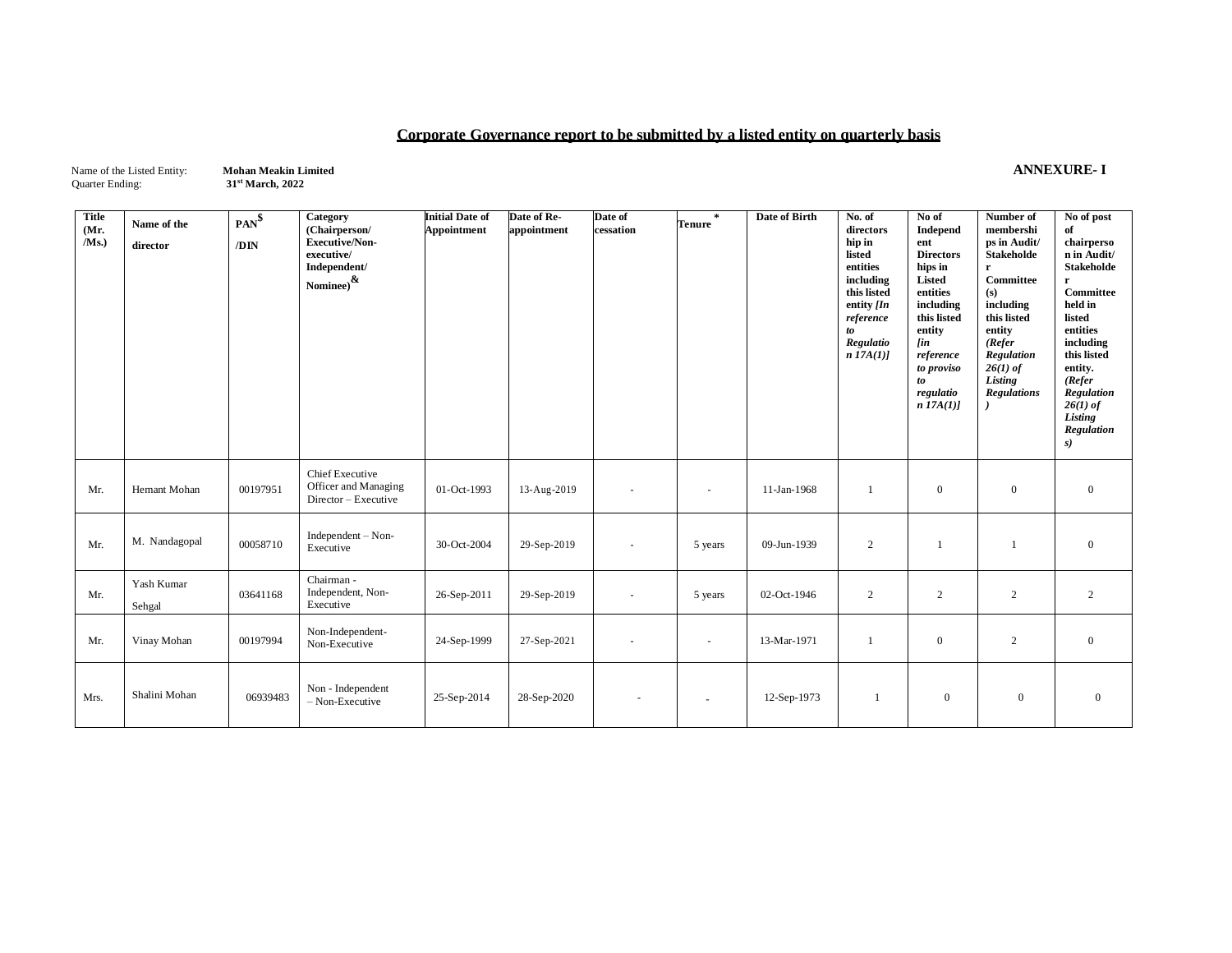| <b>Title</b><br>(Mr.<br>$/Ms$ .) | Name of the<br>director                                                                                                                                                                                                                                      | $PAN^{\$}$<br>/DIN | Category<br>(Chairperson/<br><b>Executive/Non-</b><br>executive/<br>Independent/<br>$\text{Nominee)}^{\text{\textcircled{k}}}$                                                                                  | <b>Initial Date of</b><br><b>Appointment</b> | Date of Re-<br>appointment | Date of<br>cessation | Tenure <sup>*</sup> | Date of<br><b>Birth</b> | No. of<br>directorship<br>in listed<br>entities<br>including<br>this listed<br>entity $[In]$<br>reference to<br>Regulation<br>17A(1) | No of<br>Independent<br>Directorship<br>s in Listed<br>entities<br>including<br>this listed<br>entity<br>[in reference<br>to proviso to<br>regulation<br>17A(1) | <b>Number</b><br>of<br>members<br>hips in<br>Audit/<br><b>Stakehold</b><br>er<br>Committe<br>e(s)<br>including<br>this listed<br>entity<br>(Refer)<br>Regulatio<br>$n 26(1)$ of<br>Listing<br>Regulatio<br>ns) | No of post of<br>chairperson<br>in Audit/<br><b>Stakeholder</b><br>Committee<br>held in listed<br>entities<br>including this<br>listed entity.<br>(Refer)<br>Regulation<br>$26(1)$ of<br>Listing<br><b>Regulations</b> ) |
|----------------------------------|--------------------------------------------------------------------------------------------------------------------------------------------------------------------------------------------------------------------------------------------------------------|--------------------|-----------------------------------------------------------------------------------------------------------------------------------------------------------------------------------------------------------------|----------------------------------------------|----------------------------|----------------------|---------------------|-------------------------|--------------------------------------------------------------------------------------------------------------------------------------|-----------------------------------------------------------------------------------------------------------------------------------------------------------------|----------------------------------------------------------------------------------------------------------------------------------------------------------------------------------------------------------------|--------------------------------------------------------------------------------------------------------------------------------------------------------------------------------------------------------------------------|
| Mr.                              | N. Murugan                                                                                                                                                                                                                                                   | 01309393           | $Independent -$<br>Non-Executive                                                                                                                                                                                | 15-Sep-2016                                  | 15-Sep-2021                |                      | 5 years             | 24-May-1946             | -1                                                                                                                                   | 1                                                                                                                                                               | 1                                                                                                                                                                                                              | $\overline{0}$                                                                                                                                                                                                           |
| Mr.                              | N. P. Sahni                                                                                                                                                                                                                                                  | 00037478           | $Independent -$<br>Non-Executive                                                                                                                                                                                | 13-Feb-2021                                  |                            |                      | 5 years             | 15-Apr-1941             | 2                                                                                                                                    | $\overline{c}$                                                                                                                                                  | 1                                                                                                                                                                                                              | $\mathbf{0}$                                                                                                                                                                                                             |
| Mr.                              | Sanjeev Arya                                                                                                                                                                                                                                                 | 02005683           | Non-<br>$Independent -$<br>Non-Executive                                                                                                                                                                        | 14-Aug-2021                                  |                            |                      |                     | 02-May-1969             | -1                                                                                                                                   | $\boldsymbol{0}$                                                                                                                                                | $\mathbf{0}$                                                                                                                                                                                                   | $\boldsymbol{0}$                                                                                                                                                                                                         |
| Mr.                              | Manish Malik                                                                                                                                                                                                                                                 | 00481557           | Non-<br>$Independent -$<br>Non-Executive                                                                                                                                                                        | 14-Aug-2021                                  |                            |                      |                     | 15-Dec-1973             | $\overline{1}$                                                                                                                       | $\boldsymbol{0}$                                                                                                                                                | $\overline{0}$                                                                                                                                                                                                 | $\mathbf{0}$                                                                                                                                                                                                             |
| Mr.                              | Rajesh Kedia                                                                                                                                                                                                                                                 | AAYPK6480E         | <b>Chief Financial</b><br>Officer                                                                                                                                                                               | 01-Jul-2021                                  |                            |                      |                     | 13-Dec-1972             | $\mathbf{0}$                                                                                                                         | $\mathbf{0}$                                                                                                                                                    | $\mathbf{0}$                                                                                                                                                                                                   | $\overline{0}$                                                                                                                                                                                                           |
|                                  | Whether Regular Chairperson appointed: Yes                                                                                                                                                                                                                   |                    |                                                                                                                                                                                                                 |                                              |                            |                      |                     |                         |                                                                                                                                      |                                                                                                                                                                 |                                                                                                                                                                                                                |                                                                                                                                                                                                                          |
|                                  | Whether Chairperson is related to managing director or CEO: No                                                                                                                                                                                               |                    |                                                                                                                                                                                                                 |                                              |                            |                      |                     |                         |                                                                                                                                      |                                                                                                                                                                 |                                                                                                                                                                                                                |                                                                                                                                                                                                                          |
|                                  | \$PAN of any director would not be displayed on the website of Stock Exchange<br>& Category of directors means executive/non-executive/independent/Nominee. If a director fits into more than one category write all categories separating them with hyphen. |                    |                                                                                                                                                                                                                 |                                              |                            |                      |                     |                         |                                                                                                                                      |                                                                                                                                                                 |                                                                                                                                                                                                                |                                                                                                                                                                                                                          |
|                                  |                                                                                                                                                                                                                                                              |                    |                                                                                                                                                                                                                 |                                              |                            |                      |                     |                         |                                                                                                                                      |                                                                                                                                                                 |                                                                                                                                                                                                                |                                                                                                                                                                                                                          |
|                                  |                                                                                                                                                                                                                                                              |                    | *To be filled only for Independent Director. Tenure would mean total period from which Independent director is serving on Board of directors of the listed entity in continuity without any cooling off period. |                                              |                            |                      |                     |                         |                                                                                                                                      |                                                                                                                                                                 |                                                                                                                                                                                                                |                                                                                                                                                                                                                          |
|                                  | Note: While calculating directorships in listed entities, only directorships in equity listed companies has been considered.                                                                                                                                 |                    |                                                                                                                                                                                                                 |                                              |                            |                      |                     |                         |                                                                                                                                      |                                                                                                                                                                 |                                                                                                                                                                                                                |                                                                                                                                                                                                                          |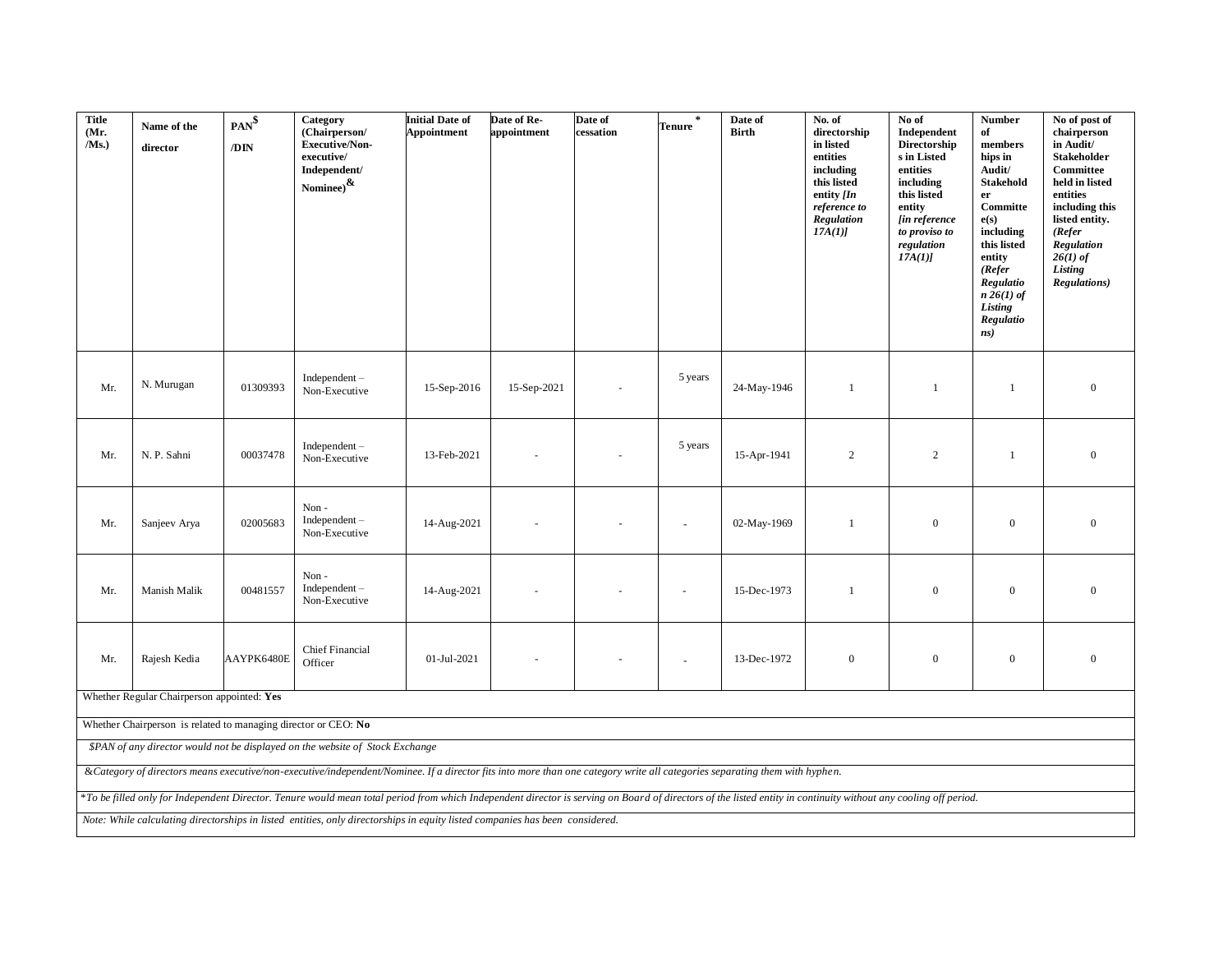| <b>II. Composition of Committees</b>         |                                          |                                  |                                                                                                                                                                             |                        |                             |
|----------------------------------------------|------------------------------------------|----------------------------------|-----------------------------------------------------------------------------------------------------------------------------------------------------------------------------|------------------------|-----------------------------|
| <b>Name of Committee</b>                     | Whether regular<br>Chairperson appointed | <b>Name of Committee members</b> | Category(Chairperson/Executive/Non-<br><i>Executive/Independent/Nominee)</i> &                                                                                              | Date of<br>Appointment | Date of<br><b>Cessation</b> |
| 1. Audit Committee                           | Yes                                      | Mr. Yash Kumar Sehgal            | Chairman - Independent, Non-Executive                                                                                                                                       | 12-Aug-2014            |                             |
|                                              |                                          | Mr. N. Murugan                   | $Independent - Non-Execute$                                                                                                                                                 | 30-May-2017            | $\sim$                      |
|                                              |                                          | Mr. Vinay Mohan                  | Non-Independent - Non-Executive                                                                                                                                             | 25-May-2019            |                             |
| 2. Nomination &<br>Remuneration<br>Committee | Yes                                      | Mr. Yash Kumar Sehgal            | Chairman - Independent, Non-Executive                                                                                                                                       | 12-Aug-2014            | ÷.                          |
|                                              |                                          | Mr. M. Nandagopal                | $Independent - Non-Execute$                                                                                                                                                 | 13-Aug-2014            | $\sim$                      |
|                                              |                                          | Mr. Vinay Mohan                  | Non-Independent - Non-Executive                                                                                                                                             | 25-May-2019            | $\sim$                      |
| 3.CSR Committee                              | Yes                                      | Mr. Yash Kumar Sehgal            | Chairman - Independent, Non-Executive                                                                                                                                       | 14-Feb-2018            | $\sim$                      |
|                                              |                                          | Mr. Vinay Mohan                  | Non-Independent - Non-Executive                                                                                                                                             | 14-Feb-2018            |                             |
|                                              |                                          | Mr. Manish Malik                 | Non-Independent - Non-Executive                                                                                                                                             | 13-Nov-2021            | $\sim$                      |
| 4.Stakeholders'<br>Relationship<br>Committee | Yes                                      | Mr. Yash Kumar Sehgal            | Chairman - Independent, Non-Executive                                                                                                                                       | 30-May-2014            | $\sim$                      |
|                                              |                                          | Mr. M. Nandagopal                | Independent - Non-Executive                                                                                                                                                 | 12-Aug-2011            |                             |
|                                              |                                          | Mr. Vinay Mohan                  | Non-Independent - Non-Executive                                                                                                                                             | 25-May-2019            | $\overline{\phantom{a}}$    |
|                                              |                                          |                                  | & Category of directors means executive/non-executive/independent/Nominee. If a director fits into more than one category write all categories separating them with hyphen. |                        |                             |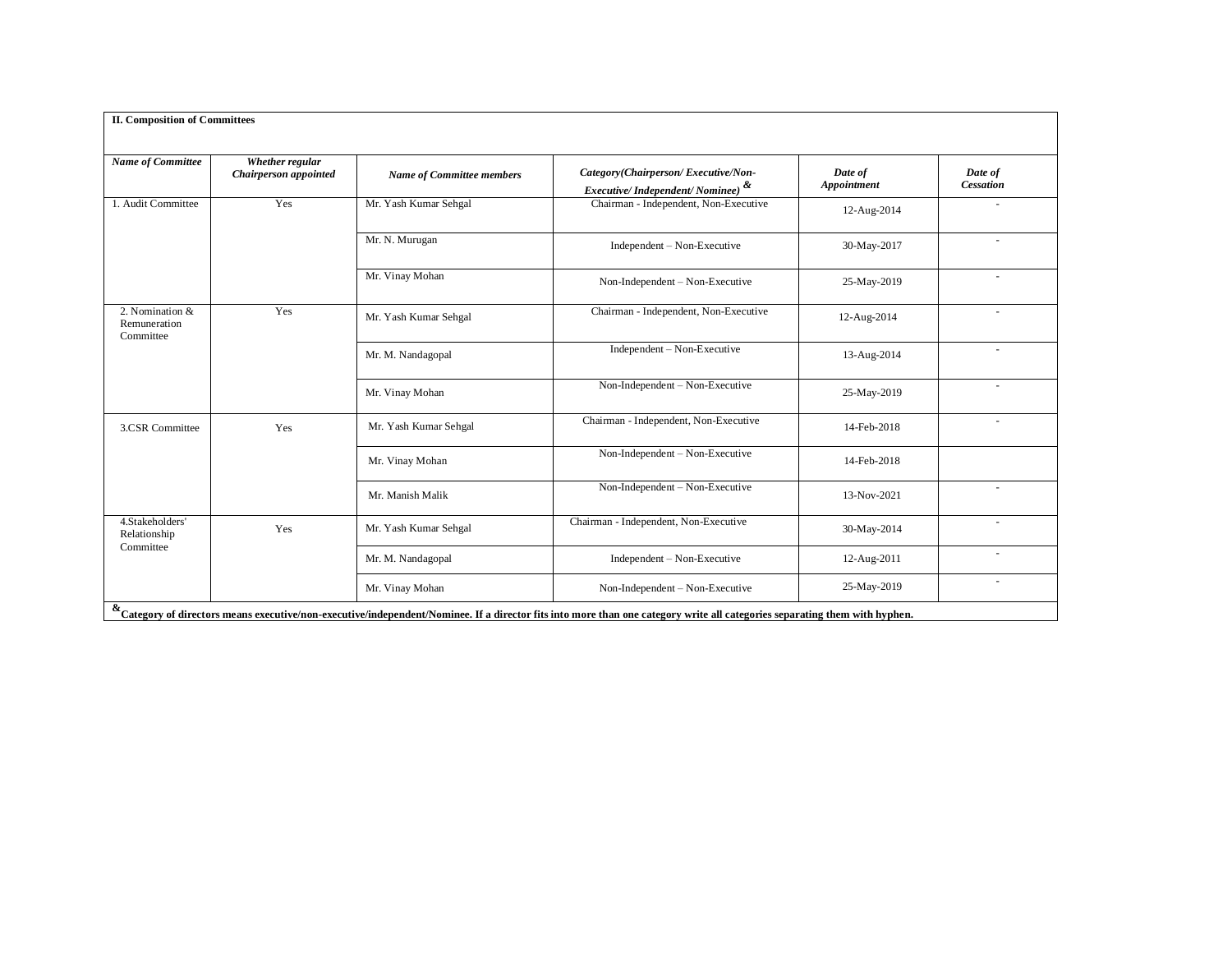#### **III. Meeting of Board of Directors**

| $Date(s)$ of Meeting (if any) in<br>the previous quarter | $Date(s)$ of Meeting (if<br>any) in the relevant<br><i>auarter</i> | Whether requirement<br>of Ouorum Met* | <b>Number of Directors</b><br>Present* | Number of<br>Independent<br>Directors present* | Maximum gap between any two<br>consecutive meetings(in number of<br>days) |
|----------------------------------------------------------|--------------------------------------------------------------------|---------------------------------------|----------------------------------------|------------------------------------------------|---------------------------------------------------------------------------|
| 13-Nov-2021                                              | 11-Feb-2022                                                        | Yes                                   |                                        |                                                | 89 Days                                                                   |

**\*Details pertaining to attendance of Directors and Independent Directors are for current quarter Meetings**

| <b>IV. Meeting of Committees</b>                                                                                                      |                                                                     |                                                       |                                             |                                                            |                                                                               |                                                                             |
|---------------------------------------------------------------------------------------------------------------------------------------|---------------------------------------------------------------------|-------------------------------------------------------|---------------------------------------------|------------------------------------------------------------|-------------------------------------------------------------------------------|-----------------------------------------------------------------------------|
| <b>Name of the Committees</b>                                                                                                         | $Date(s)$ of meeting of the<br>committee in the relevant<br>quarter | Whether requirement<br>of Quorum Met<br>$(details)^*$ | Number of<br><b>Directors</b><br>$present*$ | Number of<br>Independent<br><b>Directors</b><br>$present*$ | $Date(s)$ of<br>meeting of the<br>committee in the<br><i>previous quarter</i> | Maximum gap between any two<br>consecutive meetings in number<br>$of days*$ |
| <b>Audit Committee</b>                                                                                                                | 11-Feb-2022                                                         | Yes (All Members were<br>present)                     | $\mathbf{\hat{z}}$                          | $\mathcal{L}$                                              | 13-Nov-2021                                                                   | 89 Days                                                                     |
| Nomination &<br><b>Remuneration Committee</b>                                                                                         | No meeting held                                                     |                                                       |                                             |                                                            |                                                                               | $\overline{\phantom{a}}$                                                    |
| <b>CSR Committee</b>                                                                                                                  | 11-Feb-2022                                                         | Yes (All Members were<br>present)                     |                                             |                                                            |                                                                               | $\overline{\phantom{a}}$                                                    |
| Stakeholders'<br><b>Relationship Committee</b>                                                                                        | 11-Feb-2022                                                         | Yes (All Members were<br>present)                     |                                             |                                                            |                                                                               |                                                                             |
| *This information has to be mandatorily be given for audit committee, for rest of the committees giving this information is optional. |                                                                     |                                                       |                                             |                                                            |                                                                               |                                                                             |

**\*\*to be filled in only for the current quarter meetings**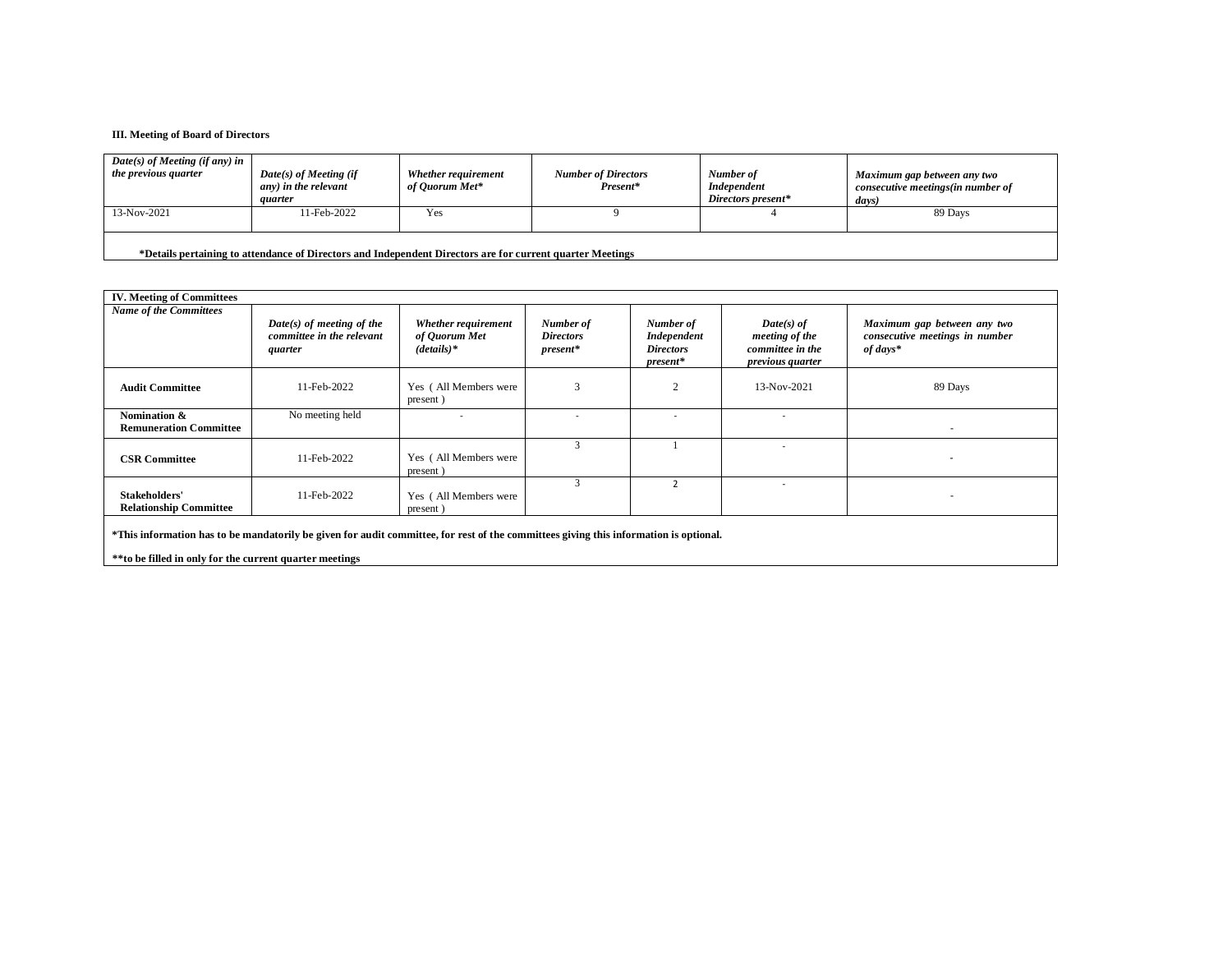| <b>V. Related Party Transactions</b>                                                                                                                                                                                                                                                                                                                                                                                                                                                                             |                                                                                                                                                                                                |  |  |  |  |
|------------------------------------------------------------------------------------------------------------------------------------------------------------------------------------------------------------------------------------------------------------------------------------------------------------------------------------------------------------------------------------------------------------------------------------------------------------------------------------------------------------------|------------------------------------------------------------------------------------------------------------------------------------------------------------------------------------------------|--|--|--|--|
| <b>Subject</b>                                                                                                                                                                                                                                                                                                                                                                                                                                                                                                   | Compliance status (Yes/No/NA) refer note below                                                                                                                                                 |  |  |  |  |
| Whether prior approval of audit committee obtained                                                                                                                                                                                                                                                                                                                                                                                                                                                               | Yes                                                                                                                                                                                            |  |  |  |  |
| Whether shareholder approval obtained for material RPT                                                                                                                                                                                                                                                                                                                                                                                                                                                           | Yes                                                                                                                                                                                            |  |  |  |  |
| Whether details of RPT entered into pursuant to omnibus approval have been<br>N.A.<br>reviewed by Audit Committee                                                                                                                                                                                                                                                                                                                                                                                                |                                                                                                                                                                                                |  |  |  |  |
| Note:<br>I In the column "Compliance Status", compliance or non-compliance may be indicated by Yes/No/N.A. For example, if the Board has been composed in accordance with the requirements of Listing<br>Regulations, "Yes" may be indicated. Similarly, in case the Listed Entity has no related party transaction, the words "N.A." may be indicated.<br>2 If status is "No" details of non-compliance may be given here                                                                                       |                                                                                                                                                                                                |  |  |  |  |
|                                                                                                                                                                                                                                                                                                                                                                                                                                                                                                                  |                                                                                                                                                                                                |  |  |  |  |
| <b>VI. Affirmations</b><br>1. The composition of Board of Directors is in terms of SEBI (Listing Obligations and Disclosure Requirements) Regulations, 2015.<br>2. The composition of the following committees is in terms of SEBI (Listing Obligations and Disclosure Requirements) Regulations, 2015.<br><b>Audit Committee</b><br>a.<br>b.<br>Nomination & Remuneration Committee<br>Stakeholders Relationship Committee<br>c.<br>Risk Management Committee (applicable to the top 500 listed entities)<br>D. |                                                                                                                                                                                                |  |  |  |  |
| 3. The committee members have been made aware of their powers, role and responsibilities as specified in SEBI (Listing Obligations and Disclosure Requirements) Regulations, 2015.                                                                                                                                                                                                                                                                                                                               |                                                                                                                                                                                                |  |  |  |  |
|                                                                                                                                                                                                                                                                                                                                                                                                                                                                                                                  | 4. The meetings of the board of directors and the above committees have been conducted in the manner as specified in SEBI (Listing Obligations and Disclosure Requirements) Regulations, 2015. |  |  |  |  |
| 5. This report and/or the report submitted in the previous quarter has been placed before Board of Directors. YES<br>Any comments/ observations/ advice of Board of Directors may be mentioned here: NIL                                                                                                                                                                                                                                                                                                         |                                                                                                                                                                                                |  |  |  |  |
| <b>For Mohan Meakin Limited</b><br>H. N. Handa<br><b>Company Secretary</b>                                                                                                                                                                                                                                                                                                                                                                                                                                       |                                                                                                                                                                                                |  |  |  |  |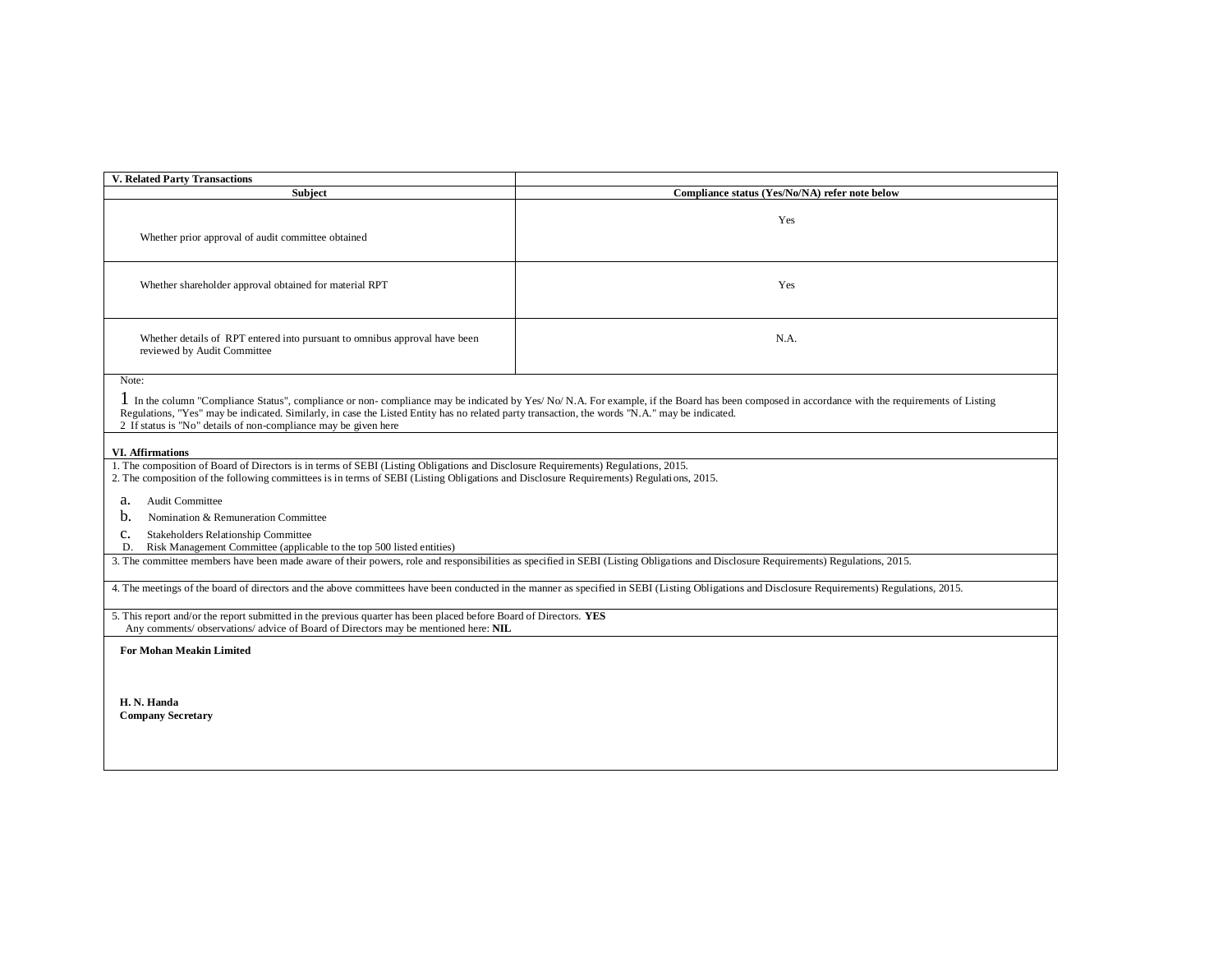## **ANNEXURE - II**

| I. Disclosure on website in terms of Listing Regulations |                                                                                                                                                                            |                             |                                                                                                                           |  |  |  |  |
|----------------------------------------------------------|----------------------------------------------------------------------------------------------------------------------------------------------------------------------------|-----------------------------|---------------------------------------------------------------------------------------------------------------------------|--|--|--|--|
| Sr.<br>No.                                               | <b>Item</b>                                                                                                                                                                | Compliance<br><b>Status</b> | If Yes Provide link to website. If No / NA provide reasons                                                                |  |  |  |  |
|                                                          | As per regulation $46(2)$ of the LODR:                                                                                                                                     |                             |                                                                                                                           |  |  |  |  |
|                                                          | Details of business                                                                                                                                                        | Yes                         | https://mohanmeakin.com/                                                                                                  |  |  |  |  |
| $\overline{2}$                                           | Terms and conditions of appointment of independent directors                                                                                                               | Yes                         | https://mohanmeakin.com/wp-content/uploads/2019/10/Addendum-to-Code-of-<br>conduct.pdf                                    |  |  |  |  |
| 3                                                        | Composition of various committees of board of directors                                                                                                                    | Yes                         | https://mohanmeakin.com/wp-content/uploads/2020/09/MML-Annual-Report-FY-<br>2019-20.pdf                                   |  |  |  |  |
| $\overline{\mathcal{A}}$                                 | Code of conduct of Board of directors and senior management<br>personnel                                                                                                   | Yes                         | https://mohanmeakin.com/wp-content/uploads/2019/04/Code-of-Conduct_.pdf                                                   |  |  |  |  |
| 5                                                        | Details of establishment of vigil mechanism/Whistle blower policy                                                                                                          | Yes                         | https://mohanmeakin.com/wp-content/uploads/2019/04/Vigil-<br>Mechanism-Whistle-Blower-Policy_.pdf                         |  |  |  |  |
| 6                                                        | Criteria of making payments to non-executive directors                                                                                                                     | Yes                         | https://mohanmeakin.com/wp-content/uploads/2020/09/MML-Annual-<br>Report-FY-2019-20.pdf                                   |  |  |  |  |
| $\tau$                                                   | Policy on dealing with related party transactions                                                                                                                          | Yes                         | https://mohanmeakin.com/wp-content/uploads/2019/04/Policy-On-Related-Party-<br>Transactions.pdf                           |  |  |  |  |
| 8                                                        | Policy for determining "material subsidiaries"                                                                                                                             | Yes                         | https://mohanmeakin.com/wp-content/uploads/2019/04/Policy-For-<br>Determining-%E2%80%98Material%E2%80%99-Subsidiaries.pdf |  |  |  |  |
| 9                                                        | Details of familiarization programmes imparted to independent<br>directors                                                                                                 | Yes                         | https://mohanmeakin.com/wp-content/uploads/2020/09/MML-Annual-<br>Report-FY-2019-20.pdf                                   |  |  |  |  |
| 10                                                       | Email address for grievance redressal and other relevant details                                                                                                           | Yes                         | https://mohanmeakin.com/contact/                                                                                          |  |  |  |  |
| 11                                                       | Contact information of the designated officials of the listed<br>entity who are responsible for assisting and handling investor<br>grievances                              | Yes                         | https://mohanmeakin.com/wp-content/uploads/2019/04/Contact-Detail-Of-<br>Designated-Officials.pdf                         |  |  |  |  |
| 12                                                       | <b>Financial results</b>                                                                                                                                                   | Yes                         | https://mohanmeakin.com/financial-results/                                                                                |  |  |  |  |
| 13                                                       | Shareholding pattern                                                                                                                                                       | Yes                         | https://mohanmeakin.com/share-holding-pattern/                                                                            |  |  |  |  |
| 14                                                       | Details of agreements entered into with the media companies<br>and/or their associates                                                                                     | N.A.                        |                                                                                                                           |  |  |  |  |
| 15                                                       | Schedule of analyst or institutional investor meet and<br>presentations made by the listed entity to analysts or<br>institutional investors simultaneously with submission | N.A.                        |                                                                                                                           |  |  |  |  |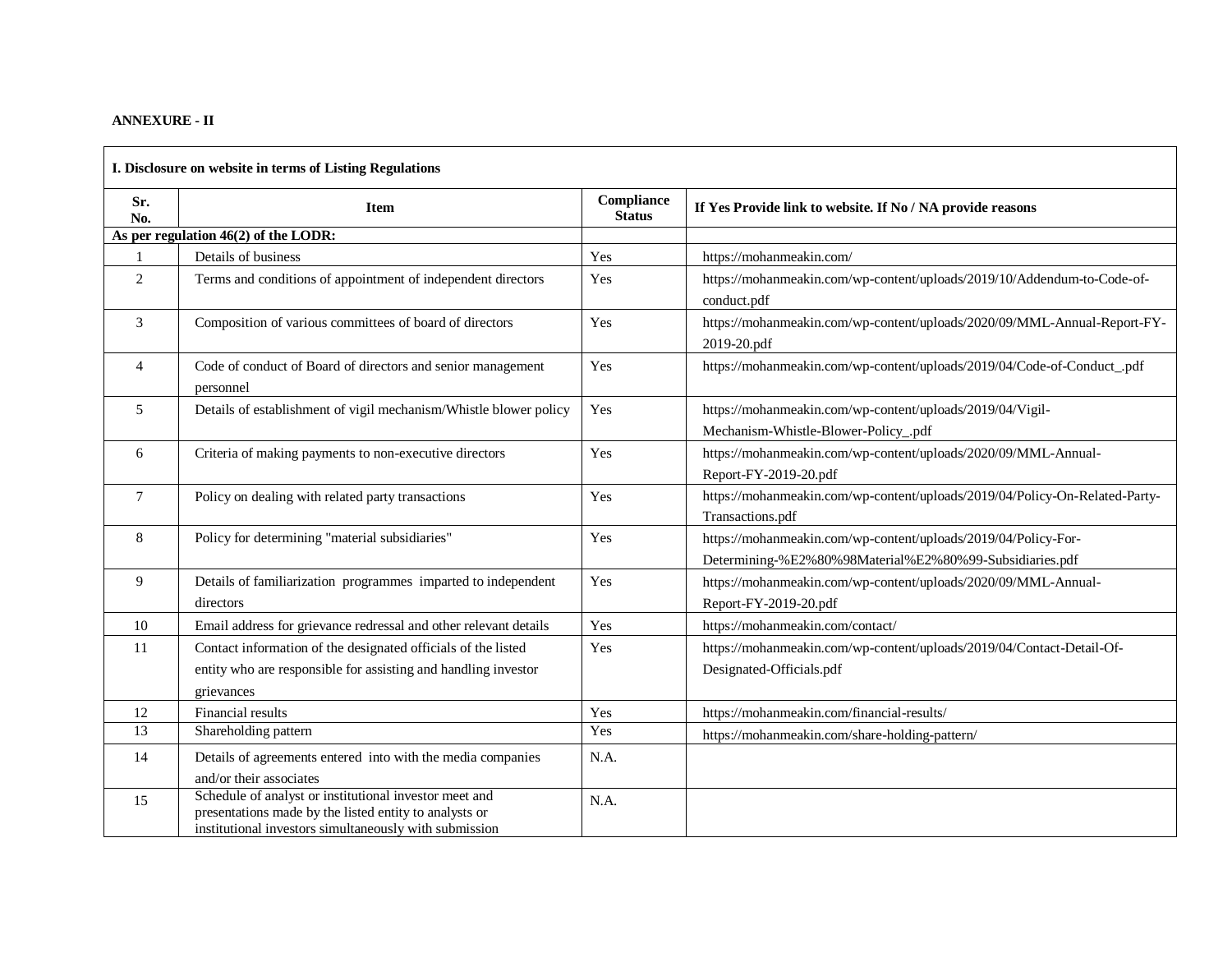|    | to stock exchange                                                                                                        |      |                                               |  |  |  |  |
|----|--------------------------------------------------------------------------------------------------------------------------|------|-----------------------------------------------|--|--|--|--|
| 16 | New name and the old name of the listed entity                                                                           | N.A. |                                               |  |  |  |  |
| 17 | Advertisements as per regulation $47(1)$                                                                                 | Yes  | https://mohanmeakin.com/board-meeting-notice/ |  |  |  |  |
| 18 | Credit rating or revision in credit rating obtained by the entity for                                                    | N.A. |                                               |  |  |  |  |
|    | all its outstanding instruments                                                                                          |      |                                               |  |  |  |  |
| 19 | Separate audited financial statements of each subsidiary of the<br>listed entity in respect of a relevant financial year | N.A. |                                               |  |  |  |  |
|    | As per other regulations of the LODR:                                                                                    |      |                                               |  |  |  |  |

| Whether company has provided information under separate                             | Yes  | https://mohanmeakin.com/board-meeting-notice/                      |
|-------------------------------------------------------------------------------------|------|--------------------------------------------------------------------|
| section on its website as per Regulation $46(2)$                                    |      |                                                                    |
| Materiality Policy as per Regulation 30                                             | Yes  | https://mohanmeakin.com/wp-                                        |
|                                                                                     |      | content/uploads/2019/05/Policy_On_Determination_Of_Materiality.pdf |
| Dividend Distribution policy as per Regulation 43A (as applicable)                  | N.A. |                                                                    |
| It is certified that these contents on the website of the listed entity are correct |      | https://mohanmeakin.com/                                           |
|                                                                                     |      |                                                                    |

# **II. Annual Affirmations**

| Sr.    | <b>Particulars</b>                                                | <b>Regulation</b> | Compliance status (Yes/No/NA) refer note below |
|--------|-------------------------------------------------------------------|-------------------|------------------------------------------------|
| No.    |                                                                   | <b>Number</b>     |                                                |
|        | Independent director(s) have been appointed in terms of specified | 16(1)(b) &        | Yes                                            |
|        | criteria of 'independence' and/or 'eligibility'                   | 25(6)             |                                                |
|        |                                                                   | 17(1), 17(1A)     |                                                |
| 2      | Board composition                                                 | & 17(1B)          | Yes                                            |
|        |                                                                   |                   |                                                |
| 3      | Meeting of Board of directors                                     | 17(2)             | Yes                                            |
| 4      | Quorum of Board meeting                                           | 17(2A)            | Yes                                            |
| 5      | <b>Review of Compliance Reports</b>                               | 17(3)             | Yes                                            |
|        |                                                                   |                   |                                                |
| 6      | Plans for orderly succession for appointments                     | 17(4)             | Yes                                            |
| $\tau$ | Code of Conduct                                                   | 17(5)             | Yes                                            |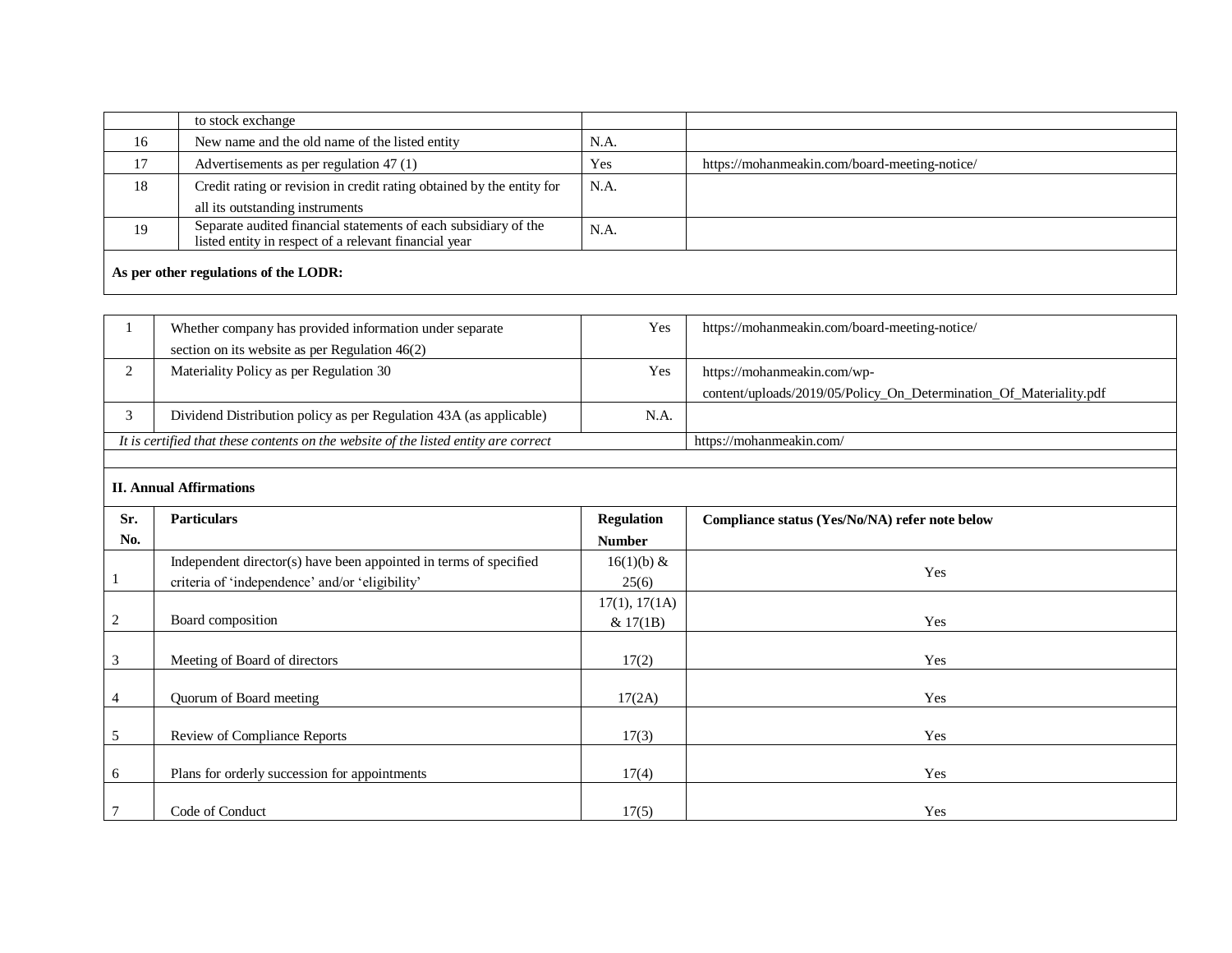| $8\,$  | Fees/compensation                                    | 17(6)                   | Yes  |
|--------|------------------------------------------------------|-------------------------|------|
| 9      | Minimum Information                                  | 17(7)                   | Yes  |
| 10     | Compliance Certificate                               | 17(8)                   | Yes  |
| 11     | Risk Assessment & Management                         | 17(9)                   | Yes  |
| 12     | Performance Evaluation of Independent Directors      | 17(10)                  | Yes  |
|        |                                                      |                         |      |
| 13     | Recommendation of Board                              | 17(11)                  | Yes  |
| 14     | Maximum number of directorship                       | 17A                     | Yes  |
| 15     | <b>Composition of Audit Committee</b>                | 18(1)                   | Yes  |
| 16     | Meeting of Audit Committee                           | 18(2)                   | Yes  |
|        |                                                      |                         |      |
| 17     | Composition of Nomination &Remuneration Committee    | 19(1) & (2)             | Yes  |
| 18     | Quorum of Nomination &Remuneration Committee meeting | 19(2A)                  | Yes  |
| 19     | Meeting of Nomination & Remuneration Committee       | 19(3A)                  | Yes  |
| $20\,$ | Composition of Stakeholder Relationship Committee    | $20(1), (2)$ &<br>(2A)  | Yes  |
| 21     | Meeting of Stakeholder Relationship Committee        | 20(3A)                  | Yes  |
| 22     | Composition and role of Risk Management Committee    | 21(1), (2),<br>(3), (4) | Yes  |
| 23     | Meeting of Risk Management Committee                 | 21(3A)                  | N.A. |
| 24     | Vigil Mechanism                                      | 22                      | Yes  |
| $25\,$ | Policy for related party Transaction                 | 23(1),(1A),(5,          | Yes  |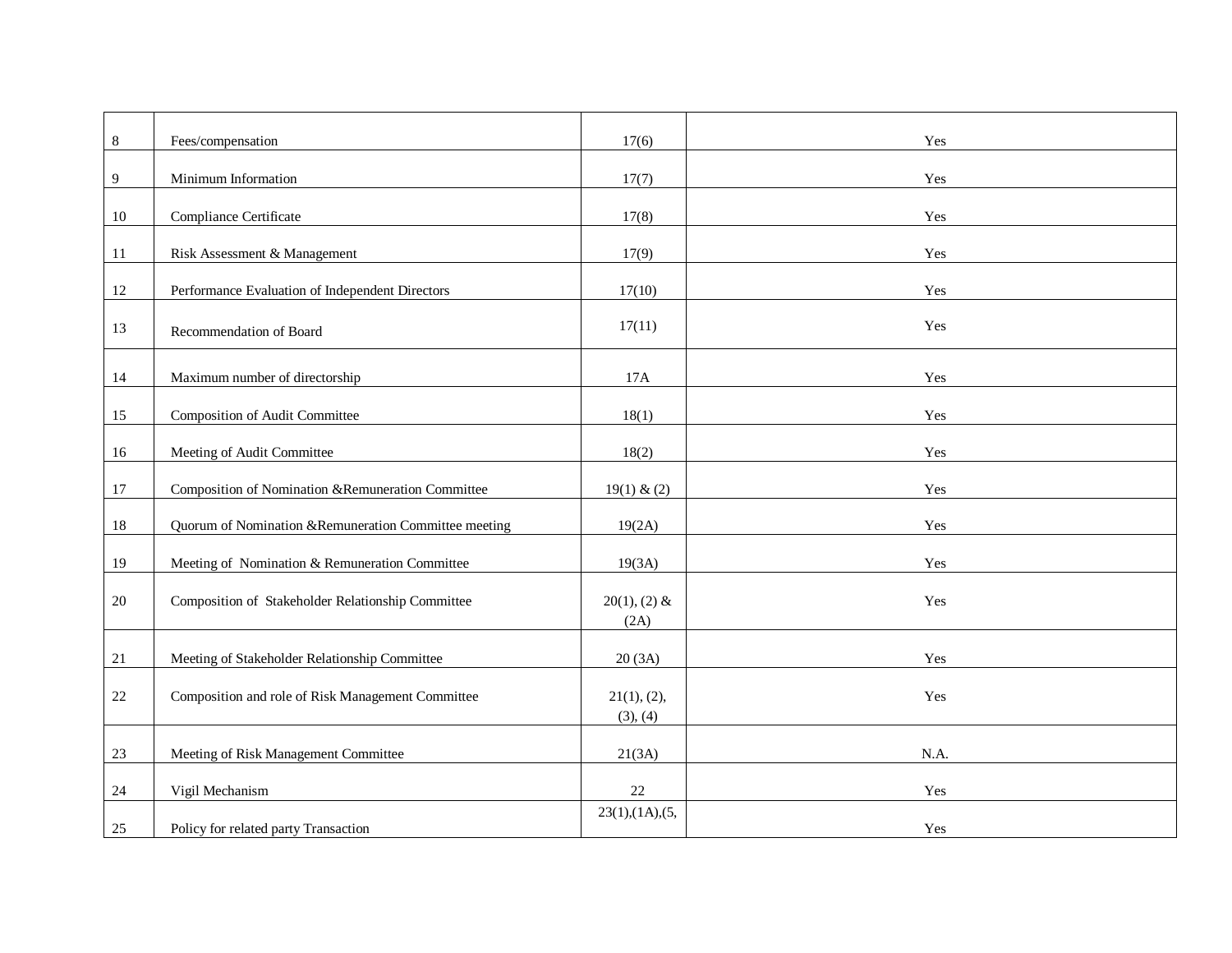|        |                                                                                                                      | $(6), (7)$ & $(8)$                   |           |
|--------|----------------------------------------------------------------------------------------------------------------------|--------------------------------------|-----------|
| 26     | Prior or Omnibus approval of Audit Committee for all related party<br>transactions                                   | 23(2), (3)                           | Yes       |
| $27\,$ | Approval for material related party transactions                                                                     | 23(4)                                | Yes       |
| $28\,$ | Disclosure of related party transactions on consolidated basis                                                       | 23(9)                                | Yes       |
| 29     | Composition of Board of Directors of unlisted material Subsidiary                                                    | 24(1)                                | NA        |
| 30     | Other Corporate Governance requirements with respect to subsidiary of<br>listed entity                               | 24(2), (3),<br>$(4)$ , $(5)$ & $(6)$ | <b>NA</b> |
| 31     | Annual Secretarial Compliance Report                                                                                 | 24(A)                                | Yes       |
| 32     | Alternate Director to Independent Director                                                                           | 25(1)                                | $\rm NA$  |
| 33     | Maximum Tenure                                                                                                       | 25(2)                                | Yes       |
| 34     | Meeting of independent directors                                                                                     | 25(3) & (4)                          | Yes       |
| 35     | Familiarization of independent directors                                                                             | 25(7)                                | Yes       |
| 36     | Declaration from Independent Director                                                                                | 25(8) & (9)                          | Yes       |
| 37     | Directors and Officers insurance                                                                                     | 25(10)                               | Yes       |
| 38     | Memberships in Committees                                                                                            | 26(1)                                | Yes       |
| 39     | Affirmation with compliance to code of conduct from members of<br>Board of Directors and Senior management personnel | 26(3)                                | Yes       |
| 40     | Disclosure of Shareholding by Non-Executive Directors                                                                | 26(4)                                | Yes       |
| 41     | Policy with respect to Obligations of directors and senior management                                                | $26(2)$ & $26(5)$                    | Yes       |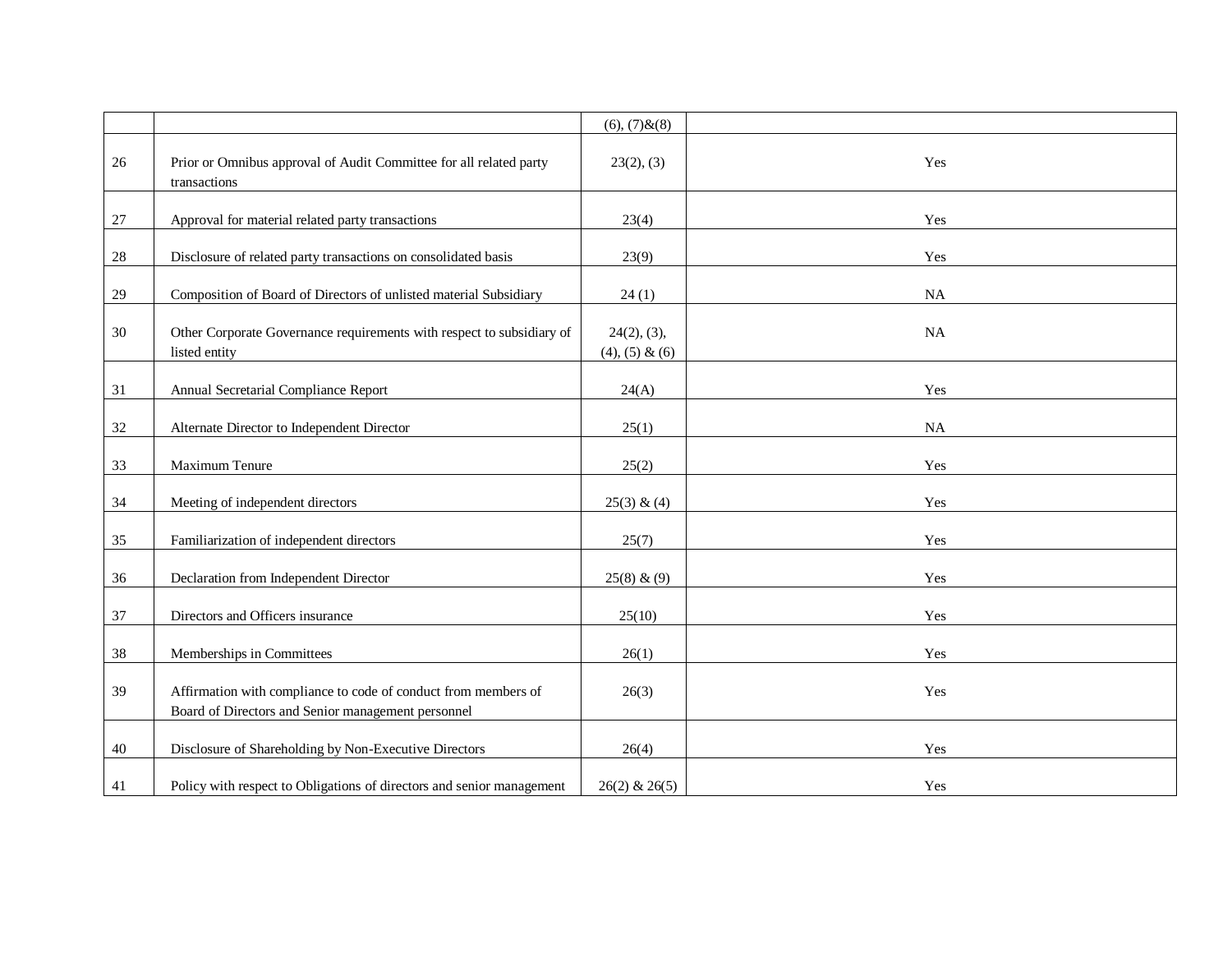# **Note**

- **1** In the Column "Compliance Status", compliance or non-compliance may be indicated by Yes/No/N.A. For example, if the Board has been composed in accordance with the requirements of Listing Regulations, "Yes" may be indicated. Similarly, in case the Listed Entity has no related party transactions, the word "N.A." may be indicated.
- **2** If Status is "No" details of non-compliance may be given here.
- **3** If the Listed Entity would like to provide any other information the same may be indicated here.

### **III. Affirmations:**

The Listed Entity has approved the Material Subsidiary Policy and the Corporate Governance requirements with respect to the subsidiary of Listed Entity have been complied

**For Mohan Meakin Limited**

**H. N. Handa Company Secretary**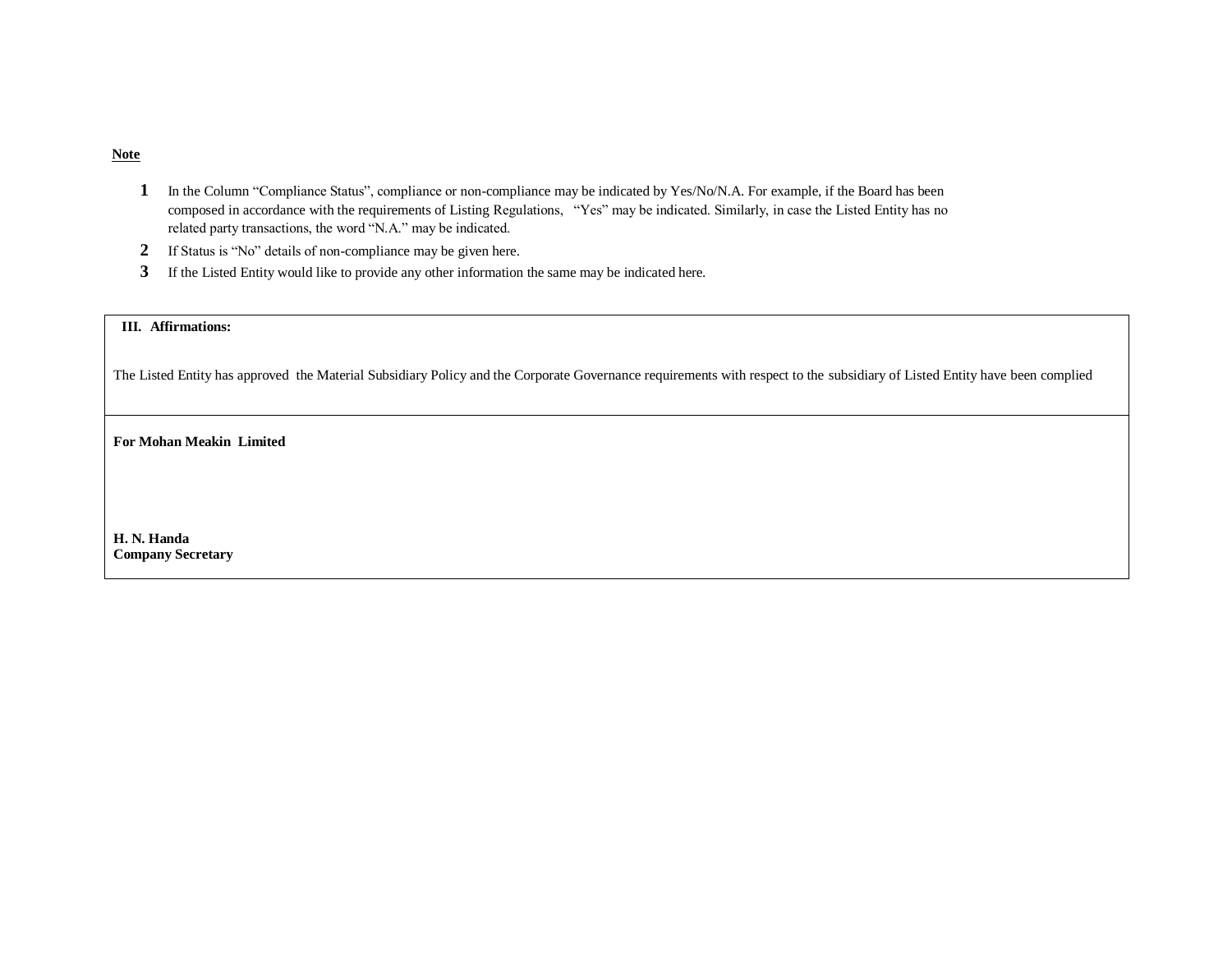# **ANNEXURE - III**

| <b>Affirmations</b>                                                                                                                                                                                                                                                                                                                                    |                                         |                                         |  |  |
|--------------------------------------------------------------------------------------------------------------------------------------------------------------------------------------------------------------------------------------------------------------------------------------------------------------------------------------------------------|-----------------------------------------|-----------------------------------------|--|--|
| <b>Broad heading</b>                                                                                                                                                                                                                                                                                                                                   | <b>Regulation Number</b>                | <b>Compliance status</b><br>(Yes/No/NA) |  |  |
| Copy of the annual report including balance sheet, profit and loss<br>account, directors report, corporate governance report, business<br>responsibility report displayed on<br>Website                                                                                                                                                                | 46(2)                                   | <b>YES</b>                              |  |  |
| Presence of Chairperson<br>of Audit Committee at the Annual General Meeting                                                                                                                                                                                                                                                                            | 18(1)(d)                                | <b>YES</b>                              |  |  |
| Presence of Chairperson of the nomination and remuneration<br>committee at the annual general Meeting                                                                                                                                                                                                                                                  | 19(3)                                   | <b>YES</b>                              |  |  |
| Presence of Chairperson of the Stakeholder<br>Relationship committee at the annual general Meeting                                                                                                                                                                                                                                                     | 20(3)                                   | <b>YES</b>                              |  |  |
| Whether "Corporate Governance Report" disclosed in Annual<br>Report                                                                                                                                                                                                                                                                                    | 34(3) read with para C of<br>Schedule V | <b>YES</b>                              |  |  |
| <b>Note</b><br>In the column "Compliance Status", compliance or non-compliance may be indicated by Yes/No/N.A. For<br>1<br>example, if the Board has been composed in accordance with the requirements of Listing Regulations, "Yes"<br>may be indicated. Similarly, in case the Listed Entity has no related party transactions, the words "N.A." may |                                         |                                         |  |  |

# **Format to be submitted by listed entity at the end of 6 months from the close of financial year**

be indicated. **2** If status is "No" details of non-compliance may be given here.

**3** If the Listed Entity would like to provide any other information the same may be indicated here.

 **(H. N. Handa) Company Secretary**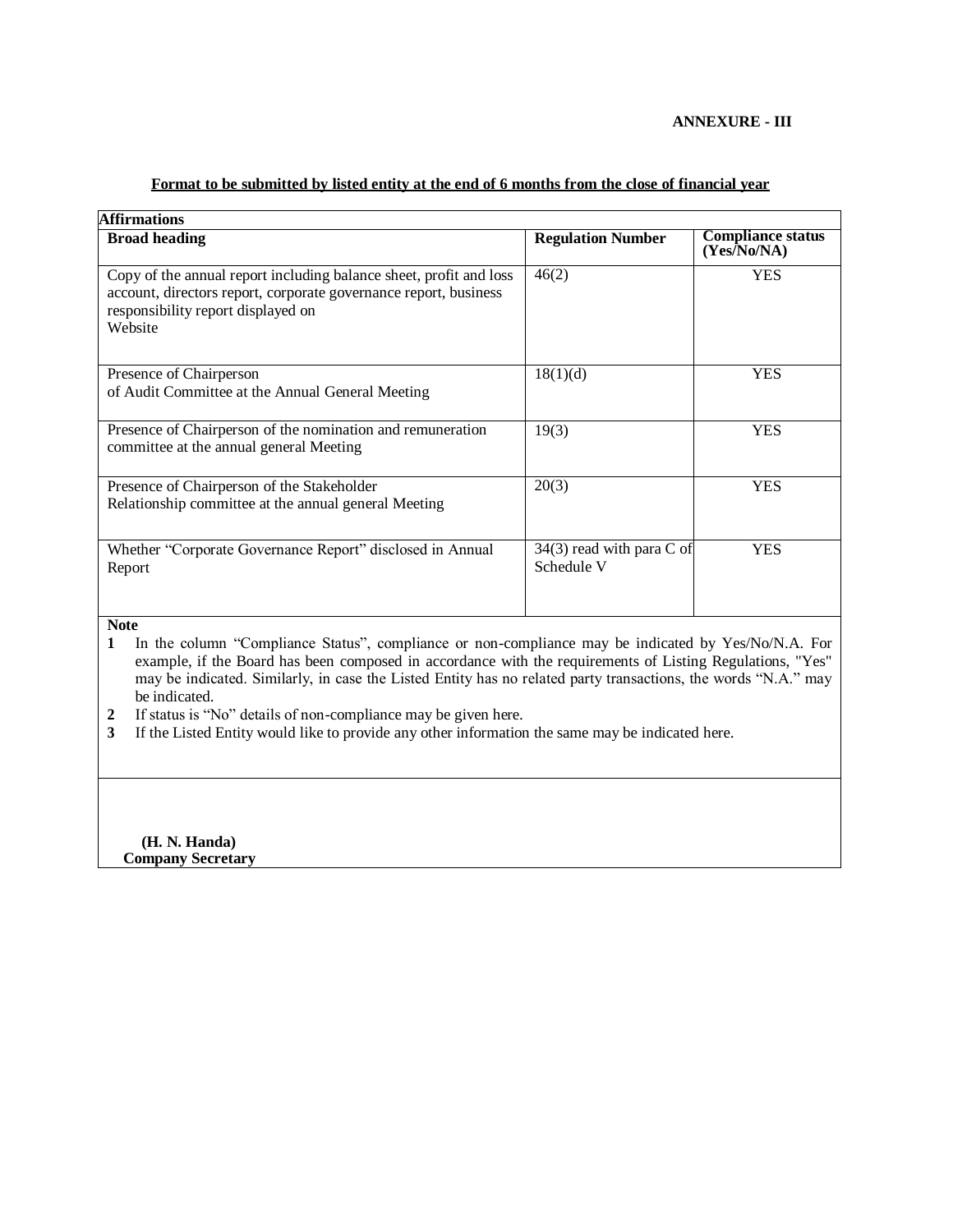| <b>Entity</b>                                               | Aggregate amount advanced during six<br>months | Balance outstanding at the end of six<br>months |
|-------------------------------------------------------------|------------------------------------------------|-------------------------------------------------|
|                                                             |                                                |                                                 |
| Promoter or any<br>other entity                             |                                                |                                                 |
| controlled by them                                          | NIL                                            | <b>NIL</b>                                      |
| Promoter Group or<br>any other entity<br>controlled by them |                                                |                                                 |
| Directors (including                                        | NIL.                                           | NIL.                                            |
| relatives) or any<br>other entity                           |                                                |                                                 |
| controlled by them                                          |                                                |                                                 |
|                                                             | NIL.                                           | NIL.                                            |
| KMPs or any other<br>entity controlled by                   |                                                |                                                 |
| them                                                        | NIL                                            | NIL                                             |

(B) Any guarantee/ comfort letter (by whatever name called) provided by the listed entity directly or indirectly, in connection with any loan(s) or any other form of debt availed by:

| <b>Entity</b>                      | Type (guarantee, comfort letter etc.) | Aggregate amount of issuance during<br>six months | <b>Balance</b><br>outstanding at<br>the end of six<br>months (taking<br>into account any<br>invocation) |
|------------------------------------|---------------------------------------|---------------------------------------------------|---------------------------------------------------------------------------------------------------------|
| Promoter or any                    |                                       |                                                   |                                                                                                         |
| other entity<br>controlled by them | NIL                                   | NIL                                               | <b>NIL</b>                                                                                              |
| Promoter Group or                  |                                       |                                                   |                                                                                                         |
| any other entity                   |                                       |                                                   |                                                                                                         |
| controlled by them                 | <b>NIL</b>                            | <b>NIL</b>                                        | <b>NIL</b>                                                                                              |
| Directors (including               |                                       |                                                   |                                                                                                         |
| relatives) or any                  |                                       |                                                   |                                                                                                         |
| other entity<br>controlled by them |                                       |                                                   |                                                                                                         |
| KMPs or any other                  |                                       |                                                   |                                                                                                         |
| entity controlled by               |                                       |                                                   |                                                                                                         |
| them                               |                                       |                                                   |                                                                                                         |
|                                    | NIL                                   | NIL                                               | <b>NIL</b>                                                                                              |
| KMPs or any other                  |                                       |                                                   |                                                                                                         |
| entity controlled by               |                                       |                                                   |                                                                                                         |
| them                               | NIL                                   | <b>NIL</b>                                        | <b>NIL</b>                                                                                              |